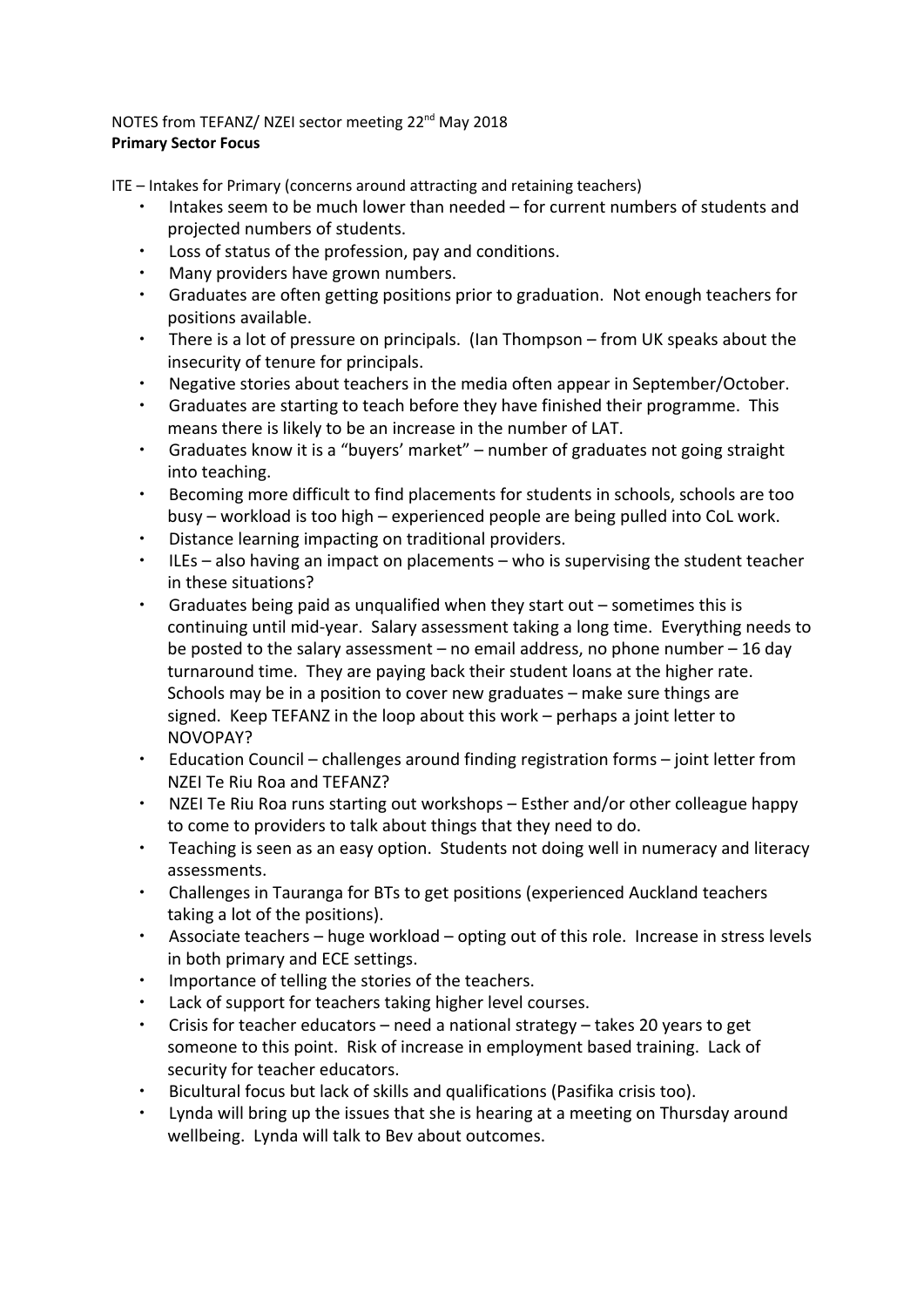∙ NCEA/university entrance is enough for some ITE providers. Others have rigorous tests that students must pass, before acceptance to ITE is progressed. Competencies on entry or before exit?

## Associate Teachers

- ∙ Quality and mentoring of associates.
- ∙ Associate teacher you tube clips mentorship to start, having a bicultural classroom. The Education Council has done work on this.
- ∙ Role of associate in schools alternative pathway to leadership. Principal role is crucial in this.

Kua Tae Te Wa – NZEI Te Riu Roa campaign (It's time)

- ∙ Sits behind primary teacher and primary principals bargaining.
- ∙ Pay equity is campaign for ECE.
- ∙ Three aspects to campaign: To attract and retain people into the profession need a pay jolt (16% over two years), time for people to teach/time for people to lead (Hauora survey concerning), (role of the SENCO – (increase in complex needs of students lack of funding and support) need formal recognition of this role), and career framework – things are currently ad hoc – nothing finalised yet, but has strong foundations.
- ∙ Small teams of negotiators 4 teachers and 4 principals (two advocates for each team). Six days of negotiations.
- ∙ We have had first set of paid union meetings. Next round of paid union meetings are in mid to late June.
- ∙ NZEI Te Riu Roa is keen to have opportunities to talk to student members.

Education Summits and Review of Tomorrow's Schools

- ∙ A few members of TEFANZ went to the Education Summits.
- ∙ NZEI Te Riu Roa 30 Year vision (copies to be sent out with minutes)
- ∙ Getting outreach from summits into communities NZEI TRR has committed to helping with this.
- ∙ Sense of urgency around this work.
- ∙ Values based.
- ∙ Important to get people to think beyond what they already know.
- ∙ Difficult for ITE constant shifting sands.
- ∙ Inequities in schools/society increasing.

Support for Associates – standard approach?

- ∙ CA give guidelines for some funding in career pathway work recognition and time included – would help ITE and provide pathway to ongoing study and teacher educator mantle in ITE
- ∙ Every university has own budget funding
- ∙ Access to different resources
- ∙ Review of funding through TEC

Partnership with ITE – Following the

- ∙ Schooling supporting ITE.
- ∙ Need more resourcing to enable this to be enacted.
- ∙ Time is key.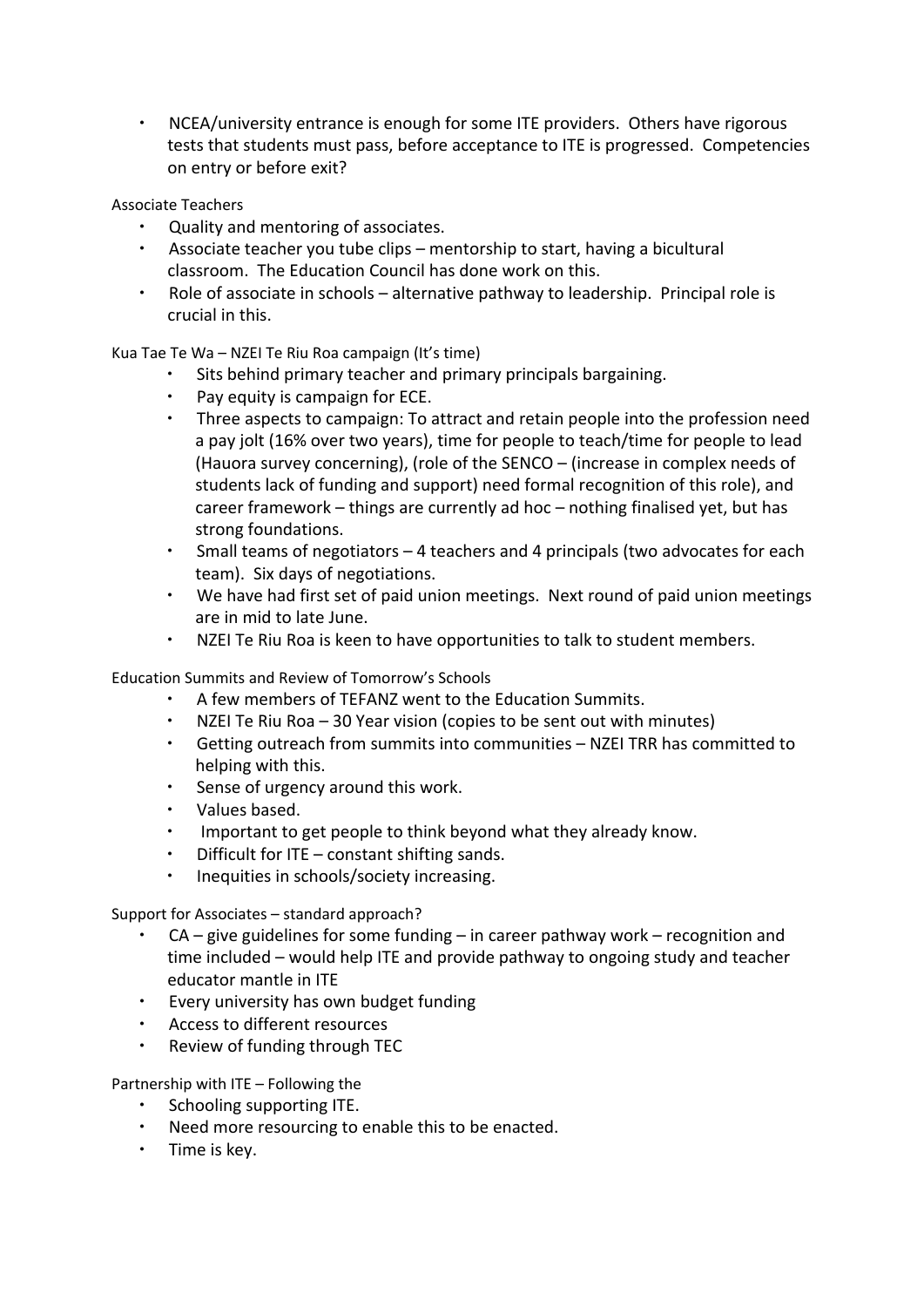- ∙ Need providers and schools to work together to decide what the partnership will look like.
- ∙ Smart principals just make mentoring something that they do.
- ∙ Schools have a big role to play in ITE schools need to know what they will get out of it.
- ∙ Whole school development is key.
- ∙ Fragilities within the system recognised staff changes impacts on key relationships.
- ∙ UC is working with CPPA
- ∙ Normal schools don't have an option to opt out; BoTs have a responsibility to be involved in ITE.

Education Council – profession being involved in selection and assessment in ITE

- ∙ Schools make judgements on student teachers.
- ∙ Profession to moderate judgements?
- ∙ Mentors and visiting lecturers make judgements.

## ILEs

- ∙ ILEs implications for ITE.
- ∙ Hard to get sequence of learning with same group of learners.
- ∙ Lack of cohesion learning fragmented.
- ∙ Disconnect between pedagogy and practice.
- ∙ Building relationships more challenging. (For student teachers to develop with students and with teaching staff).
- ∙ Easier for student teachers to fall through the gaps. They either get treated as a teacher (but lack skills) or as a teacher aide.
- ∙ Some associates may teach only maths or only literacy. Some ITE providers are being more flexible about requirements from associates.
- ∙ What are the key elements that are necessary?
- ∙ Learning can be done from ECE contexts.
- ∙ Sometimes reduces the number of placements available.
- ∙ Difficulty for students to be involved in planning if much is done before the student arrives.
- ∙ Who should get the associate teacher allowance (when working in ILE)?
- ∙ Barriers to paying associates.

For next meeting

- ∙ Cultural competencies Teacher educators how is NZEI Te Riu Roa going to support teachers to meet the requirements for certification and registration?
- ∙ NZEI TRR releasing next part of hauora survey discrimination and racism is a societal issue however, education needs to address this issue if no one else will.
- ∙ Inclusive education preparing trainees for complex and challenging needs. Managing classroom behaviour. Some providers are making this a focus for practicum.

## **ECE Sector Focus**

Numbers entering ITE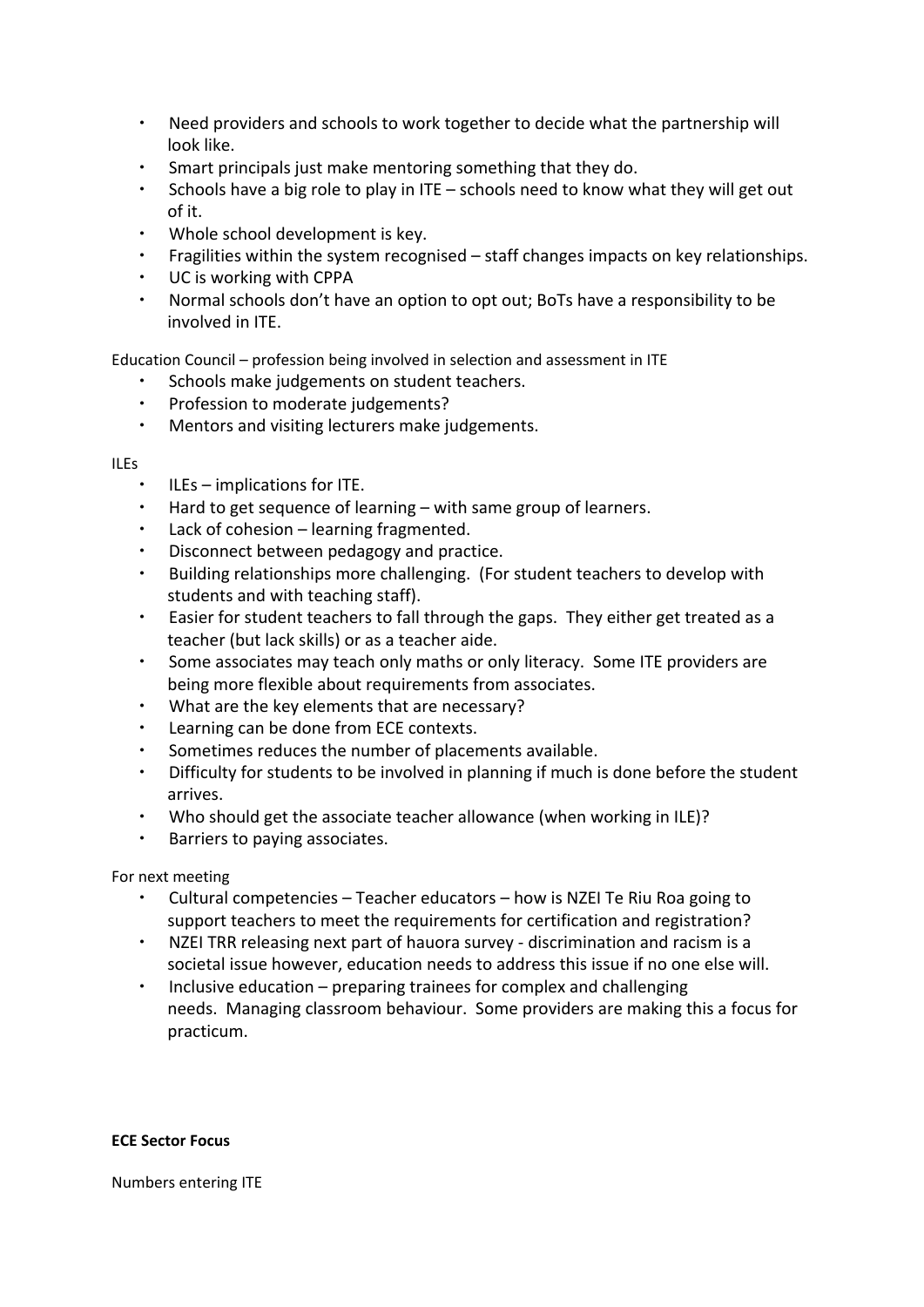- ∙ Change in applicants better quality and change in government policy seems to have an impact. No difficulty getting placements for students for some providers.
- ∙ Issues for some completing degree programme because of financial issues.
- ∙ Providers are facing a range of issues in attracting students.
- ∙ Increase in diversity of applicants in some areas.
- Fees free may have impact on intakes in coming years.
- ∙ People from primary training in ECE.
- ∙ Diversity of provision is important to providers.
- ∙ Students are being put in vulnerable positions becoming go-to people before they are ready.

NZEI Te Riu Roa position on emerging qualifications

- NZEI TRR supports fully qualified and registered teachers. Disappointing to see that this was not reflected in the recent budget announcement.
- ∙ Impact on graduates with student loans.
- ∙ Diversity in the workforce is important. We want ECE teachers to represent the communities they work in.
- ∙ Participation is a concern quality is important
- ∙ There may be an opportunity for TeachNZ to work more closely with ITE to encourage Maori and Pasifika into ECE.
- ∙ Pasifika and Maori (IELTS) is a huge barrier. It is very expensive to do.

ECE Strategic Plan

- ∙ Ministry involved in this work.
- ∙ NZEI Te Riu Roa working on strategic plan.
- ∙ Loomio link for people to get involved with this work.<https://campaigns.nzei.org.nz/every-child/ten-year-plan/>

Career Framework (Kindergarten)

- ∙ In early stages. Follows on from work in primary sector.
- ∙ As you move through career, you gain more experience, knowledge, skills and qualifications – all of these aspects add to your korowai.

Curricula hui

∙ Overview of the hui.

Digital Technologies

- ∙ Need to be aware of artificial intelligence and other technologies (this needs to be part of the vision/discussion for education).
- ∙ What does the DT curriculum mean for ECE?
- ∙ Who are the people we want in the system? ITE has a responsibility to prepare students. Creating the technologies we want to see. Issues for ECE regarding screen time.

Mana Taurite (Pay Equity Campaign)

- ∙ This campaign is for support staff and ECE.
- ∙ What would people be paid if they were in a male dominated workforce?
- ∙ On-line presence for both members and non-members.
- Pay equity is not just about pay, but is about conditions.